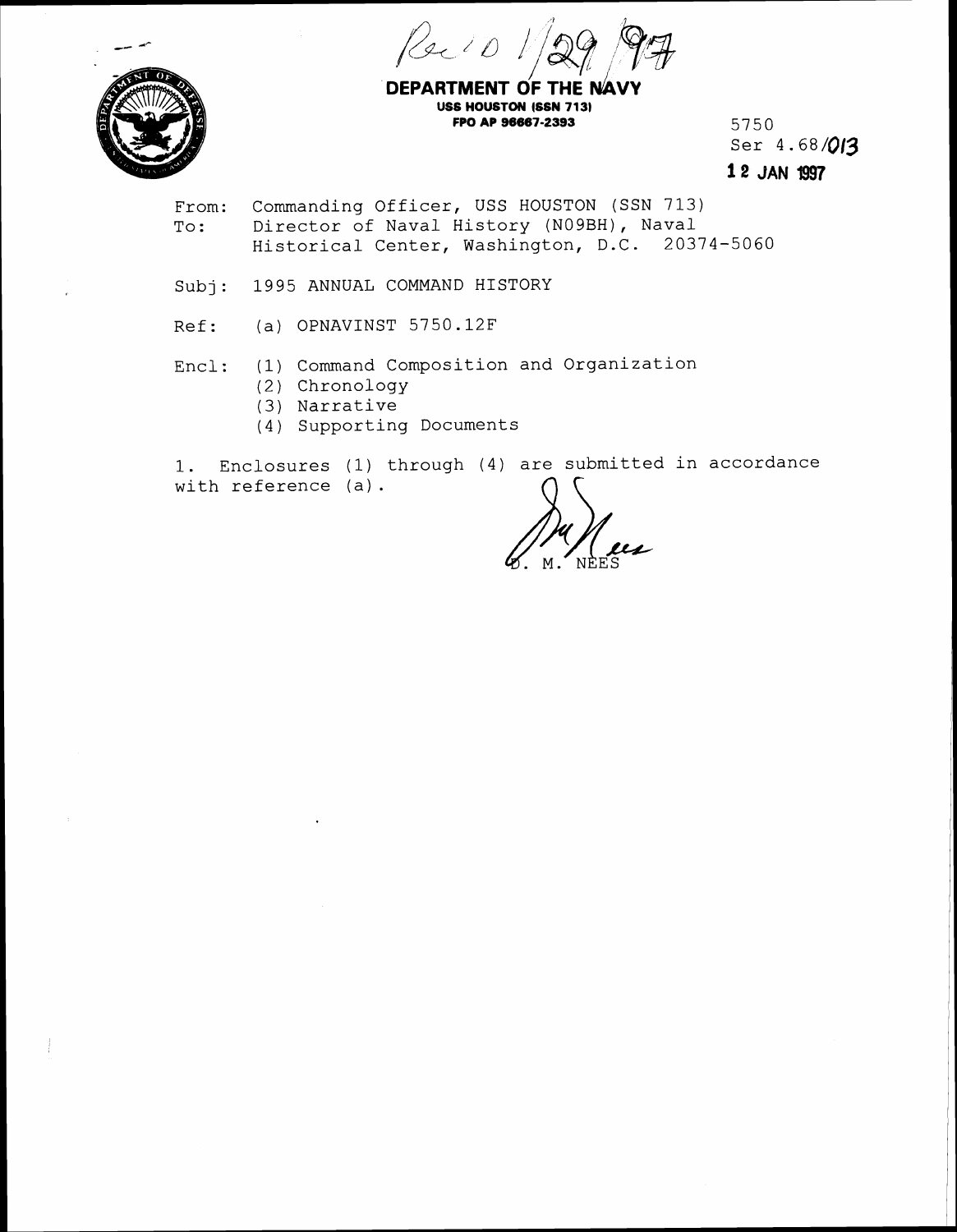COMMAND COMPOSITION AND ORGANIZATION<br>Wis MISSION: USS HOUSTON (SSN 713) is a Los<br>nuclear powered fast attack submarine that was<br>cily as a high speed escort for carrier task<br>pports national military objectives with the<br>cy t 1. USS HOUSTON'S MISSION: USS HOUSTON (SSN 713) is a Los Angeles Class nuclear powered fast attack submarine that was designed primarily as a high speed escort for carrier task forces. She supports national military objectives with the ability to carry the fight to the enemy at sea or on land with torpedoes and cruise missiles. Because of her stealth, HOUSTON is the ideal platform for missions such as Anti-Submarine Warfare, Anti-Surface Warfare, Strike Warfare, Mine Warfare, Special Forces Operations, Intelligence gathering and Search and Rescue.

**2. ORGANIZATIONAT, STRUCTURE:** USS HOUSTON is one of eight Los Angeles class nuclear-powered submarines attached to Squadron Eleven, homeported in San Diego, California. USS HOUSTON'S Immediate Senior in Command (ISIC) is Commander, Submarine Squadron Eleven, Captain JOHN W. GREENERT.

3. **COMMANDING OFFICER PROFILE:** USS HOUSTON is commanded by DALE M. NEES, Commander, USN. Commander NEES, a native of **the commander**, using the U.S. Naval Academy in 1979. He relieved as the Commanding Officer of USS HOUSTON on 5 May 1995.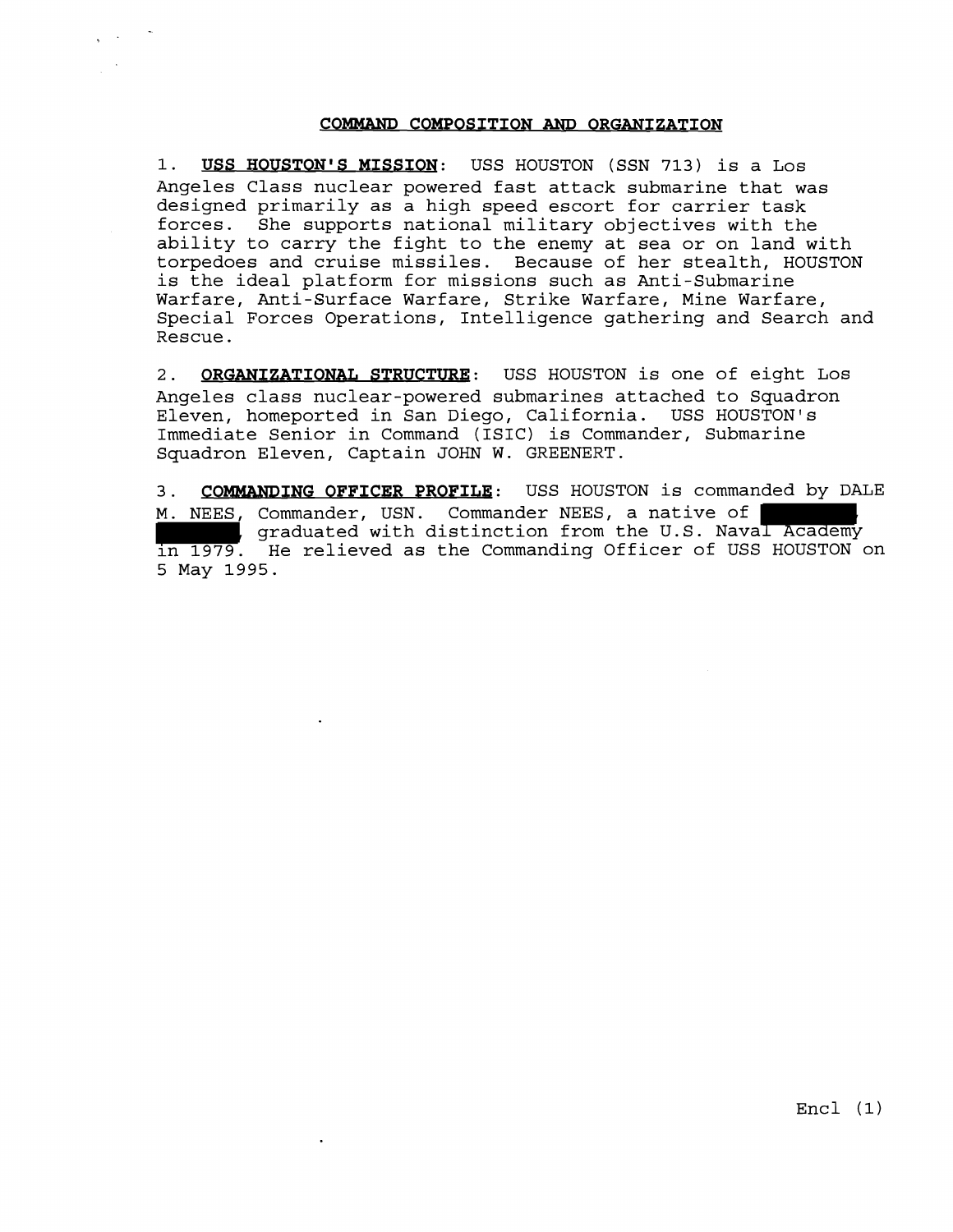#### COMMAND CHRONOLOGY

#### 1995

- **01** JAN **18** JAN INPORT SAN DIEGO; POST DEPLOYMENT STAND DOWN
- **19** JAN **23** JAN INDEPENDENT STEAMING EXERCISES
- **24** JAN **09** MAR INPORT SAN DIEGO; UPKEEP PERIOD
- **10 MAR 16 MAR**  SEA TRIALS; TOMAHAWK/HARPOON OPERATIONS
- **17 MAR 23** *MAR*  INPORT SAN DIEGO; UPKEEP PERIOD
- **24 MAR 03** APR KERNAL BLITZ COORDINATED EXERCISE
- **04** APR **06** APR ANTI-SUBMARINE EXERCISES
- **07** APR **09** APR INPORT SAN FRANCISCO
- **10** APR **11** APR TRANSIT TO SAN DIEGO
- **12** APR **27** APR INPORT SAN DIEGO; UPKEEP PERIOD
- **28** APR **30** APR UNDERWAY FOR LOCAL OPERATIONS
- **01** MAY **04** MAY INPORT SAN DIEGO; UPKEEP PERIOD
- **05** MAY CHANGE OF COMMAND, COMMANDER DALE M. NEES RELIEVES AS COMMANDING OFFICER
- **06** MAY **17** MAY UNDERWAY FOR TACTICAL WARFARE TRAINING AND CERTIFICATION PROGRAM (TWTCP) EVALUATION
- **18** MAY **25** JUN INPORT SAN DIEGO; UPKEEP PERIOD
- **26** JUN **29** JUN UNDERWAY FOR SEA TRIALS
- **30** JUN **05** JUL INPORT SAN DIEGO; UPKEEP PERIOD
- **06** JUL **10** JUL TRANSIT TO SEAFAC, ALASKA
- **11** JUL **18** JUL SOUND TRIALS AT SEAFAC, ALASKA
- **19** JUL **23** JUL TRANSIT TO SAN FRANSISCO
- **24** JUL **28** JUL PORT VISIT SAN FRANCISCO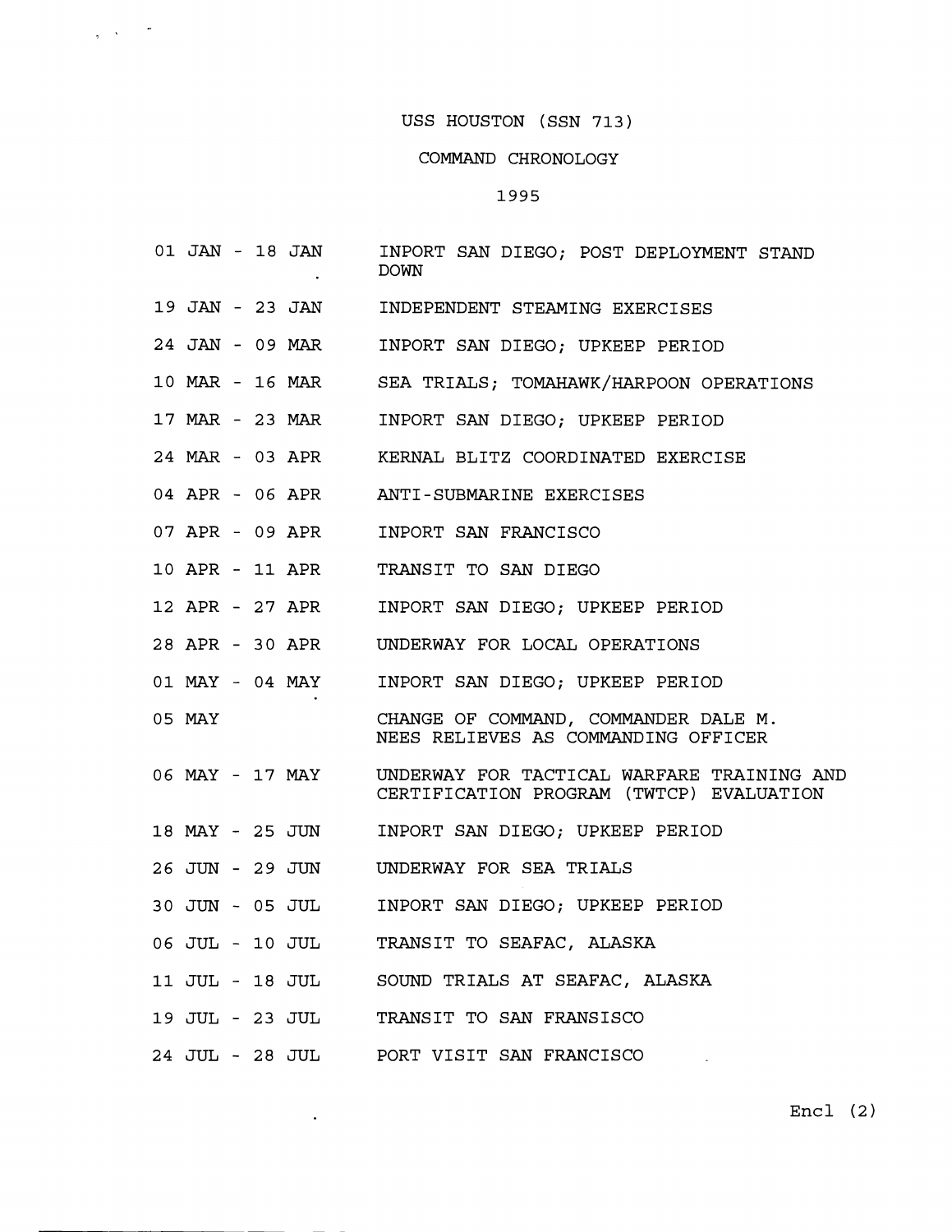# COMMAND CHRONOLOGY

# 1995

|  |  | 29 JUL - 01 AUG TRANSIT TO SAN DIEGO            |
|--|--|-------------------------------------------------|
|  |  | 02 AUG - 11 SEP INPORT SAN DIEGO; SPRUCE        |
|  |  | 12 SEP - 13 SEP SEA TRIALS                      |
|  |  | 14 SEP - 18 SEP INPORT SAN DIEGO; UPKEEP PERIOD |
|  |  | 19 SEP - 12 OCT TRANSIT TO BANGOR, WASHINGTON   |
|  |  | 13 OCT - 16 OCT INPORT BANGOR, WASHINGTON       |
|  |  | 17 OCT - 18 OCT TRANSIT TO SEAFAC, ALASKA       |
|  |  | 19 OCT - 22 OCT SOUND TRIALS AT SEAFAC, ALASKA  |
|  |  | 23 OCT - 26 OCT TRANSIT TO SAN DIEGO            |
|  |  | 27 OCT - 17 NOV UNDERWAY FOR LOCAL OPERATIONS   |
|  |  | 17 NOV - 05 DEC COMBAT SYSTEMS READINESS REVIEW |
|  |  | 06 DEC - 09 DEC LOGISTICS READINESS EVALUATION  |
|  |  | 10 DEC - 31 DEC INPORT SAN DIEGO; UPKEEP PERIOD |

 $\ddot{\phantom{0}}$ 

 $\frac{1}{2} \left( \frac{1}{2} \mathcal{L} \right) = \frac{1}{2} \left( \frac{1}{2} \mathcal{L} \right)$ 

 $\overline{a}$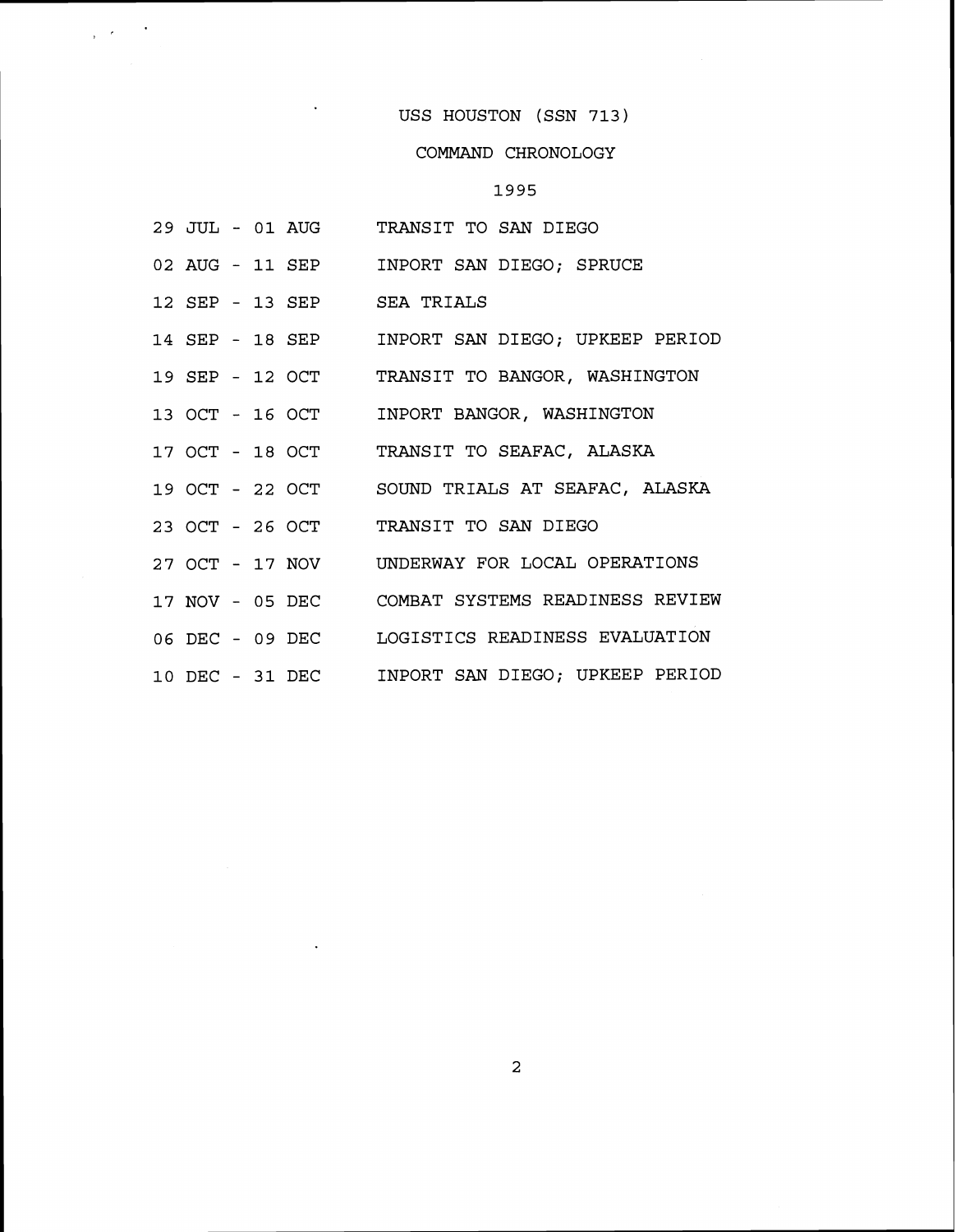#### COMMAND NARRATIVE

#### 1995

**19 JAN** - **23 JAN.** INDEPENDENT STEAMING EXERCISE - The ship provided Anti-Submarine Warfare (ASW) services while emphasizing basic submarining and crew training in the local Southern California Operating Areas (SOCAL OPAREA's).

**10 MAR** - **16 MAR.** SEA TRIALS; TOMAHAWK/HARPOON OPERATIONS - Conducted at sea training and certification encompassing loading, stowage and employment of both the Tomahawk land attack missile and the Harpoon anti-ship missile.

**24 MAR** - **03** APR. KERNAL BLITZ COORDINATED EXERCISE - An exercise integrating Special Operations Forces (SOF) from SEAL Team Three and the USS Nimitz Battle group. Conducted in the SOCAL OPAREA1s, this exercise emphasized covert delivery and recovery of SOF in support of the Battle Group's From the Sea training objectives. The exercise was a total success with many lessons learned, especially in the area of communications and mission preparation and greatly enhanced HOUSTON'S ability to become an integral player in SOF mission planning execution.

**04** APR - **06** APR. ANTI-SUBMARINE EXERCISES - Conducted three days of opportunistic ASW training. Each watchsection was exercised in the localization and tracking of a hostile contact. Crew training and qualifications were also emphasized.

**28** APR - **30** APR. UNDERWAY FOR LOCAL OPERATIONS - Provided ASW services while emphasizing basic submarining and crew training in the local SOCAL OPAREA's.

**06 MAY** - **17** MAY. - TACTICAL WARFARE TRAINING AND CERTIFICATION PROGRAM (TWTCP) - Demonstrated the full range of tactical warfare capabilities during an underway TWTCP Evaluation. HOUSTON demonstrated proficiency in employing all tactical weapons against simulated hostile surface and submarine targets.

**11** JUL - **18** JUL. SOUND TRIALS AT SEAFAC, ALASKA - Conducted acoustic monitoring of Houston's sound signature. This involved numerous equipment line-ups and ship control parameters. Precise ship handling coupled with extremely accurate navigation were required to successfully complete the agenda. Extensive prearrival training was conducted using COMSUBPAC OPORD **201.** 

Encl **(3)**